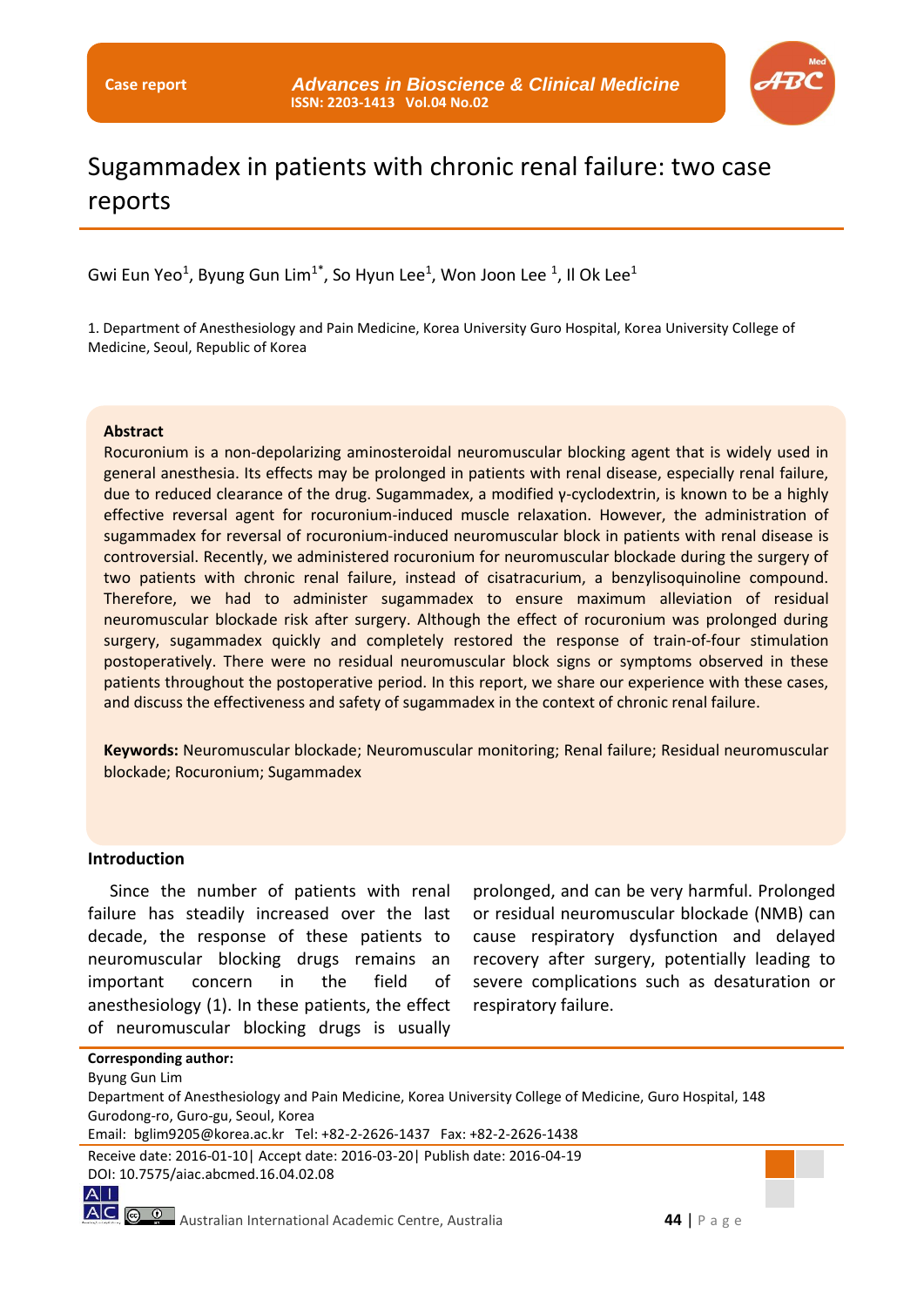There are numerous reports on the prolonged effect of rocuronium in renal failure patients. The NMB effect of rocuronium 0.6 mg/kg under propofol anesthesia was reported to be markedly prolonged in young and elderly renal failure patients compared with patients with normal renal function (2). In addition, the pharmacokinetics of rocuronium has been shown to be impaired and the duration of action (of a 0.6 mg/kg dose) increased under propofol anesthesia in renal failure patients (3). Therefore, in patients with renal failure, it is critical to ensure complete NMB reversal without prolonged or residual NMB. Sugammadex, a modified γ-cyclodextrin, quickly and completely reverses NMB by forming very tight water-soluble complexes with steroidal neuromuscular blocking drugs, in particular rocuronium and vecuronium. Although some studies have reported that sugammadex effectively and safely reverses rocuronium-induced moderate (4) or deep NMB (5,6), the use of sugammadex for rocuronium-induced NMB reversal in patients with renal disease is controversial.

Recently, we administered rocuronium for NMB during the surgery of two patients with chronic renal failure. In this report, we aim to discuss the effectiveness and safety of sugammadex in the context of chronic renal failure through these cases.

# **Case report**

We obtained written informed consent from the patients to publish this report.

# *Case 1*

A 59-year-old woman (height 156 cm, weight 72 kg) was admitted for total laparoscopic hysterectomy. The patient had a medical history of hypertension and chronic renal failure, and had been receiving continuous ambulatory peritoneal dialysis for 15 years. Peritoneal dialysis was planned to switch to hemodialysis therapy in the postoperative period. At preoperative evaluation, her serum creatinine level was 9.6 mg/dl and creatinine clearance was 4.5 ml/min.

Anesthesia was induced with propofol 120 mg and then an anesthesiologist, who has been accustomed to using rocuronium in ordinary anesthesia practices, habitually administered rocuronium 50 mg, instead of cisatracurium, to facilitate tracheal intubation. Anesthesia was adjusted with desflurane 3–5 vol% and 50% nitrous oxide in oxygen to maintain bispectral index (BIS) values of 40–60. Fifty-five minutes after anesthesia induction, another anesthesiologist realized that rocuronium had been administered to the patient and could potentially prolong the duration of NMB. Therefore, we immediately attempted to reverse rocuronium-induced NMB using sugammadex to minimize residual NMB. We applied train-of-four (TOF) stimulation monitoring using acceleromyography (TOF-Watch SX®, Organon Ltd., Dublin, Ireland) in the adductor pollicis muscle. At the start of TOF monitoring, the TOF count was 0, and 15 min after initiating TOF monitoring (70 min after anesthesia induction) it was 1. Seventy-two minutes after anesthesia induction the TOF count was 2, and rocuronium 5 mg was additionally administered to relax abdominal muscles, at the surgeon's request. The TOF count remained at 1 for 24 min after the first additional dose. Since the TOF count recovered to 4, after approximately 30 min from the first additional dose, a second rocuronium 10 mg dose was administered. The TOF count remained at 1 until the peritoneum was closed. Following surgical completion, 150 min after anesthesia induction, the TOF count was 2, indicating moderate NMB (7). Therefore, sugammadex 140 mg (2 mg/kg) was administered according to the dosage guidelines for moderate NMB (4) and, simultaneously, administration of all anesthetics was stopped. The TOF count was 4

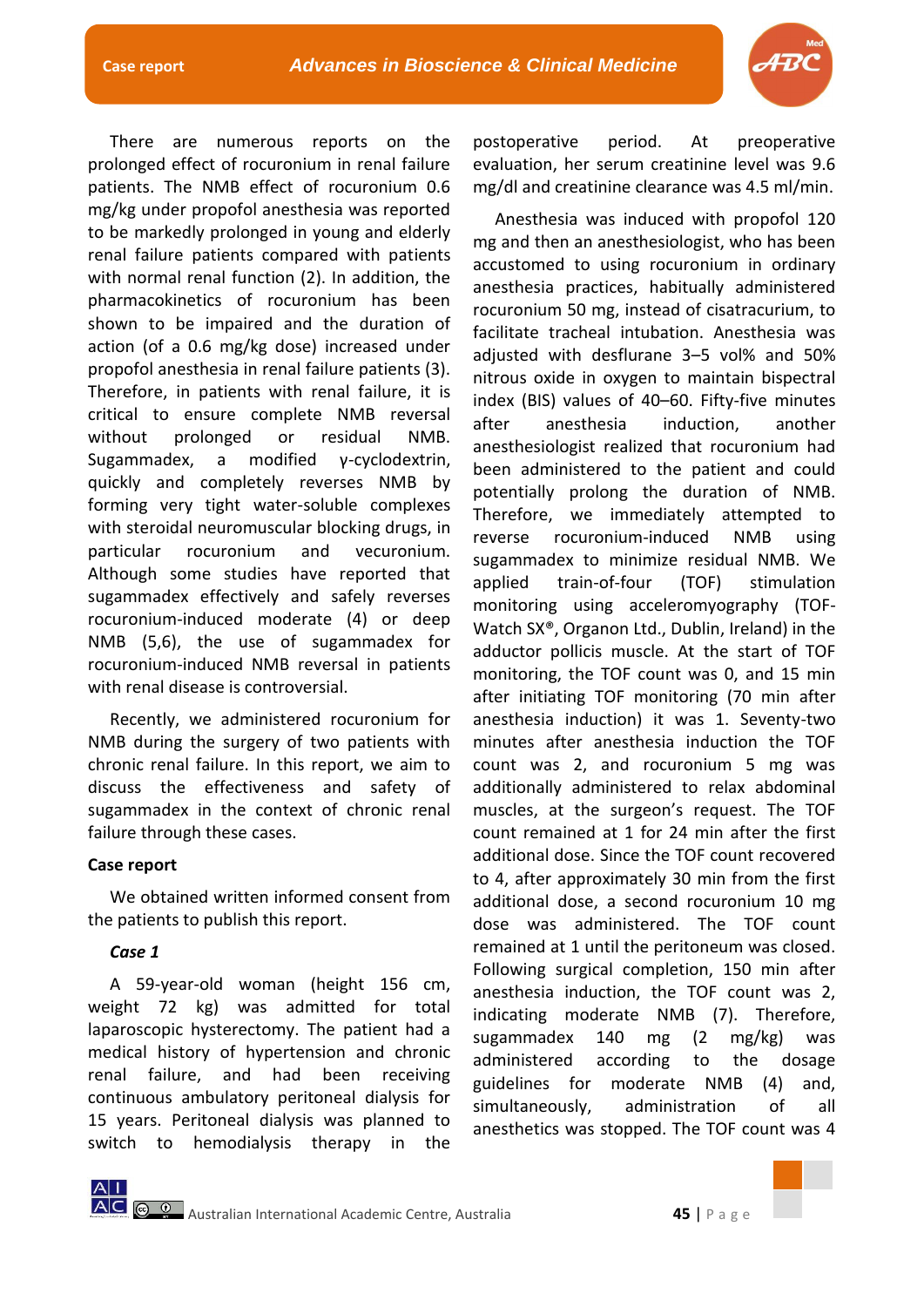

after 30 sec from sugammadex administration, and self-respiration recovered after 50 sec. The TOF ratio reached 90% after 1 min and 15 sec, BIS was 80 after 3 min and 36 sec, and the patient was extubated after 7 min and 10 sec. To assess quality of recovery from NMB upon arrival in the recovery room, we measured 15 signs and symptoms of muscle weakness: general weakness; eye opening, hand grip, protrude tongue and head lift during 5 sec; track object eyes; double and blurry vision; ability to speak, smile, swallow, cough, and breathe deeply; and facial weakness and numbness (8). The patient had no symptoms of residual NMB except mild general weakness, and fully performed in all tests except the ability to cough (mild limitation). The patient completely satisfied every category of the tests performed at 1, 6, and 24 h postoperatively, and underwent hemodialysis within 24 h postoperatively. No significant adverse events were observed during a 7-day postoperative period when the patient was discharged.

# *Case 2*

A 58-year-old woman (height 153 cm, weight 40 kg) was scheduled to undergo hip fracture surgery. She required careful preoperative evaluation due to underlying diseases. She had been suffering from hypertension and chronic renal failure for 25 years and bronchiectasis for 16 years. She was a hepatitis B carrier; however, her liver function was within the normal range. The patient had been receiving hemodialysis for 24 years; her serum creatinine level was 5.9 mg/dl and creatinine clearance was 7.1 ml/min. Her pulmonary function test showed a forced expiratory volume in 1 second (FEV1) of 1.04 L (44%), a forced vital capacity (FVC) of 1.35 L (47%), and the FEV1/FVC ratio of 77%; indicating moderate obstruction pattern.

Considering the estimated surgical time of > 2 hours, we decided to perform general anesthesia. Additionally, considering the

patient's pulmonary condition, even a small quantity of residual NMB could have led to severe complications. Therefore, we planned to use rocuronium combined with sugammadex to minimize residual NMB. Before anesthesia induction, TOF stimulation monitoring (TOF-Watch SX®) was applied. Anesthesia was induced with propofol 80 mg and rocuronium 30 mg, and was maintained with desflurane 4– 5 vol%, remifentanil 0.02–0.05 µg/kg/min, and 50% air in oxygen. The surgery lasted for 150 min and additional muscle relaxants were not required. The TOF count was 1 after 50 min from rocuronium administration and increased to 3 postoperatively. Therefore, sugammadex 80 mg (2 mg/kg) was administered and the TOF count reached 4 (TOF ratio 81%) after 50 sec. Since the patient moved uncontrollably, TOF monitoring was no longer possible and the patient was then extubated.

In the recovery room, 15 signs and symptoms of muscle weakness were measured in the same manner as in Case 1. The patient showed minimal general weakness and mild limitation in the ability to cough, that fully recovered in 3 min. These tests were repeatedly checked 1, 6, and 24 h postoperatively, and all results indicated normal muscle function without any complications. The patient underwent hemodialysis within 24 h postoperatively, and was discharged after 3 weeks without any adverse events.

# **Discussion**

The NMB effect of rocuronium may be prolonged in patients with renal failure due to reduced clearance (9). Clearance of rocuronium can be reduced by 39% in end-stage renal disease patients compared with healthy patients (3). Morales Martín et al. (10) presented a case of extremely prolonged NMB following a 0.9 mg/kg dose of rocuronium in a woman undergoing allogenic kidney transplantation. Kim et al. (11) also reported a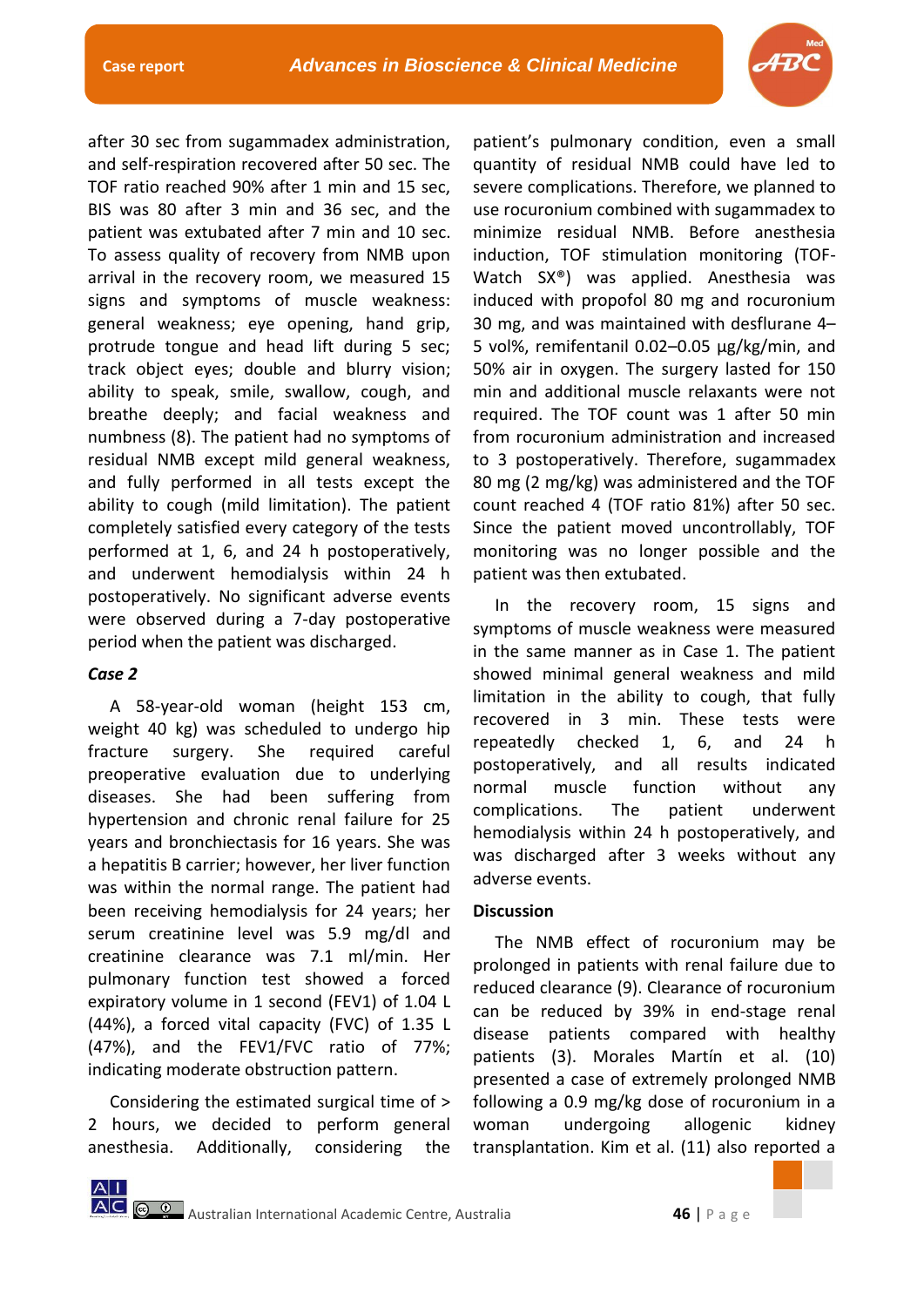

markedly prolonged neuromuscular effect of 0.6 mg/kg rocuronium under desflurane anesthesia in patients with renal failure compared with patients with normal renal function. The 25%, 75%, and 95% twitch recovery times, recovery of TOF ratio to 70% (TOF 70), and the recovery index were prolonged in patients with renal failure compared with those with normal renal function (e.g., TOF 70: 123.1 ± 49.1 min vs. 68.7 ± 15.5 min, respectively). Similarly, in Case 2 of the present report, the NMB effect of initially administered rocuronium was markedly prolonged; TOF monitoring failed to reach even TOF count 4. When considering the prolonged NMB effect of rocuronium in renal failure patients, it is difficult to establish which of the following two NMB strategies is most appropriate: cisatracurium combined with anticholinesterase or rocuronium combined with sugammadex.

Previously, before the development of sugammadex, muscle relaxants, such as atracurium or cisatracurium that are not metabolically affected by renal function, were recommended for patients with end-stage renal disease in order to prevent prolonged NMB. Currently, in many countries, sugammadex is recommended for use in the reversal of rocuronium- or vecuronium-induced moderate or deep NMB in adult (including elderly) patients. In relatively healthy patients, sugammadex provides rapid reversal of rocuronium- or vecuronium-induced NMB and is generally well tolerated (12). However, since sugammadex and the sugammadex-rocuronium complex are cleared renally, clearance may be delayed in cases of chronic renal failure.

Lobaz et al. (13) demonstrated that sugammadex rapidly reversed persistent rocuronium NMB with recurarization in a patient with severe renal failure without adverse sequela. Some clinical trials have also reported that sugammadex effectively and safely reverses rocuronium-induced moderate (4) or deep NMB (5,6). Staals et al. (4) investigated the efficacy and safety of sugammadex for reversal of rocuroniuminduced NMB in patients with end-stage renal failure (creatinine clearance < 30 ml/min) and normal renal function (creatinine clearance > 80 ml/min). They found that sugammadex 2 mg/kg administered at the state of moderate NMB rapidly and effectively reversed NMB induced by rocuronium in renal failure and healthy patients; mean (standard deviation) time to recovery of the TOF ratio to 0.9 was 2.0 (0.72) min in renal patients. This is comparable to the present cases.

We aimed to investigate whether recurarization occurred during the postoperative 24 h at least, by checking 15 signs and symptoms of muscle weakness in the present cases (8). We confirmed normal clinical test results during the postoperative 24 h, indicating acceptable patient safety. In addition, these patients underwent hemodialysis within 24 h postoperatively; this may be useful for preventing recurarization considering a previous report on the effectiveness of hemodialysis at removing sugammadex and the sugammadex-rocuronium complex in patients with severe renal impairment (14).

In conclusion, we found that rocuroniuminduced NMB was prolonged in renal failure patients and that administration of sugammadex 2 mg/kg, based on TOF monitoring of moderate NMB, rapidly and safely reversed NMB without recurarization or complications. If clinical tests on the 15 signs and symptoms of muscle weakness, and hemodialysis during the postoperative 24 h, are carefully conducted alongside intraoperative TOF monitoring in renal failure patients, the NMB strategy of rocuronium combined with sugammadex can be effectively and safely applied. However, considering the lack of